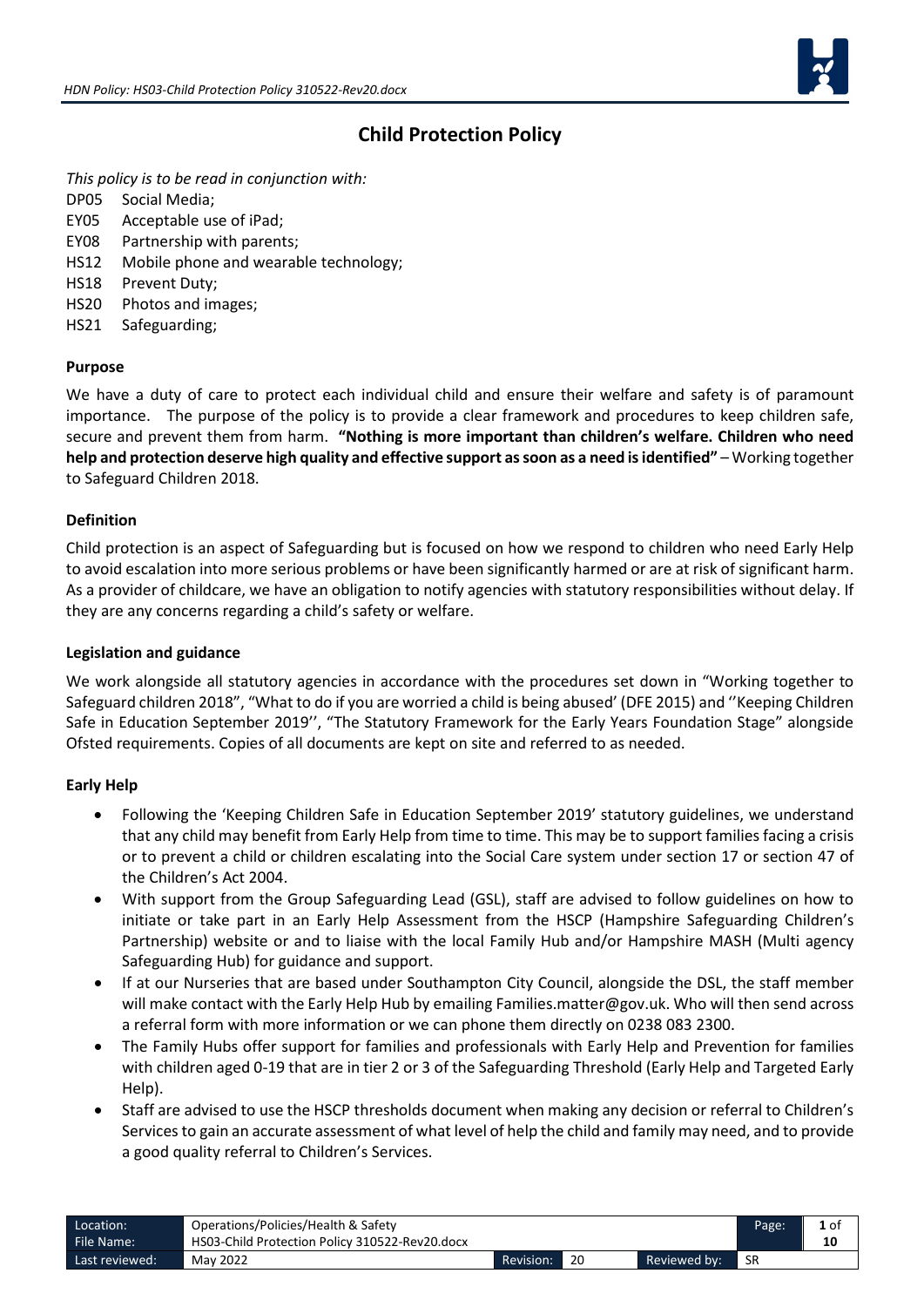

### **A safe environment**

We promote a culture of safety which is an environment where all children are protected from abuse and harm. Our nursery is designed to ensure staff can effectively care for children in a safe and secure environment in a layout that allows supervision and transparency. Every Room on every Hopscotch Nursery has a copy to hand of 'What to do if you are worried a child is being abused-Advice for Practitioners March 2015 statutory guidance document. All staff attend a Hopscotch Safeguarding briefing approved by HSCP/SCC.

## **Children's Rights and Entitlements**

- Hopscotch take every opportunity to promote the children's rights to be strong, resilient, and listened to.
- We do this by facilitating a robust Key Person System, so every child has at least one person they know well and trust to talk to.
- Creating an environment in which we encourage children to develop positive self-image.
- We train all staff internally on Safeguarding based on the 'Working Together to Safeguard Children' statutory guidance and HSCP / SSCP roles and responsibilities. We regularly check their ongoing knowledge and understanding through regular supervision.
- We train staff to recognise the signs and symptoms of abuse and neglect, and to understand that their professional judgement is crucial in protecting children from harm as many of our children are too young to verbally disclose or may not realise they are being abused.
- Where possible and in an age appropriate way, we teach children about keeping themselves safe. We use the 'Pantosaurus' resources from NSPCC to help children understand that their bodies belong to them and how to keep themselves safe.

#### **Group Safeguarding Lead and Designated Safeguarding Lead**

*(hereinafter referred to as GSL and DSL)*

- We have a designated member of the management team in each setting who coordinates and monitors all child protection matters (DSL).
- Due to COVID, although settings must continue to have a practitioner designated to take lead responsibility for safeguarding. It is acceptable for the safeguarding lead not to be based on-site if this is not practical, for example they may be working from home or be based at another setting, as long as they are still available to provide support, advice and guidance to staff.
- All DSL's to ensure that there is clear communication within their teams and contact numbers available for all practitioners & nursery staff to use. If staff are unable to make contact with the DSL or Deputy DSL they are to call the Group Safeguarding Lead on 07435 949 782.
- The DSL is trained in advanced child protection and/ or lead safeguarding training.
- Staff have a duty of care to immediately report any concerns of abuse to the most senior Safeguarding practitioner on site as named below.
- The GSL supports the seven DSL's across the Hopscotch group in decision making, case handling and any other further support and advice required.
- Staff are aware they can contact the GSL with any concerns prior to making any further decisions following a reported concern.

#### **Types of abuse**

There are four categories of abuse: Physical, Emotional, Neglect, Sexual.

- We understand that adult issues such as domestic violence, substance misuse and mental health issues have a significant impact on a child.
- Children can be abused within their own family, by a person in a trusted position, by another child or by a stranger.
- Any child can be groomed and abused; however, we recognise that non-mobile babies, disabled children and Looked After children are particularly vulnerable.

| Location:        | Operations/Policies/Health & Safety            |           |              | Page: | 2 of |
|------------------|------------------------------------------------|-----------|--------------|-------|------|
| File Name:       | HS03-Child Protection Policy 310522-Rev20.docx |           |              |       | 10   |
| Last reviewed: ' | May 2022                                       | Revision: | Reviewed by: | ∎ SR  |      |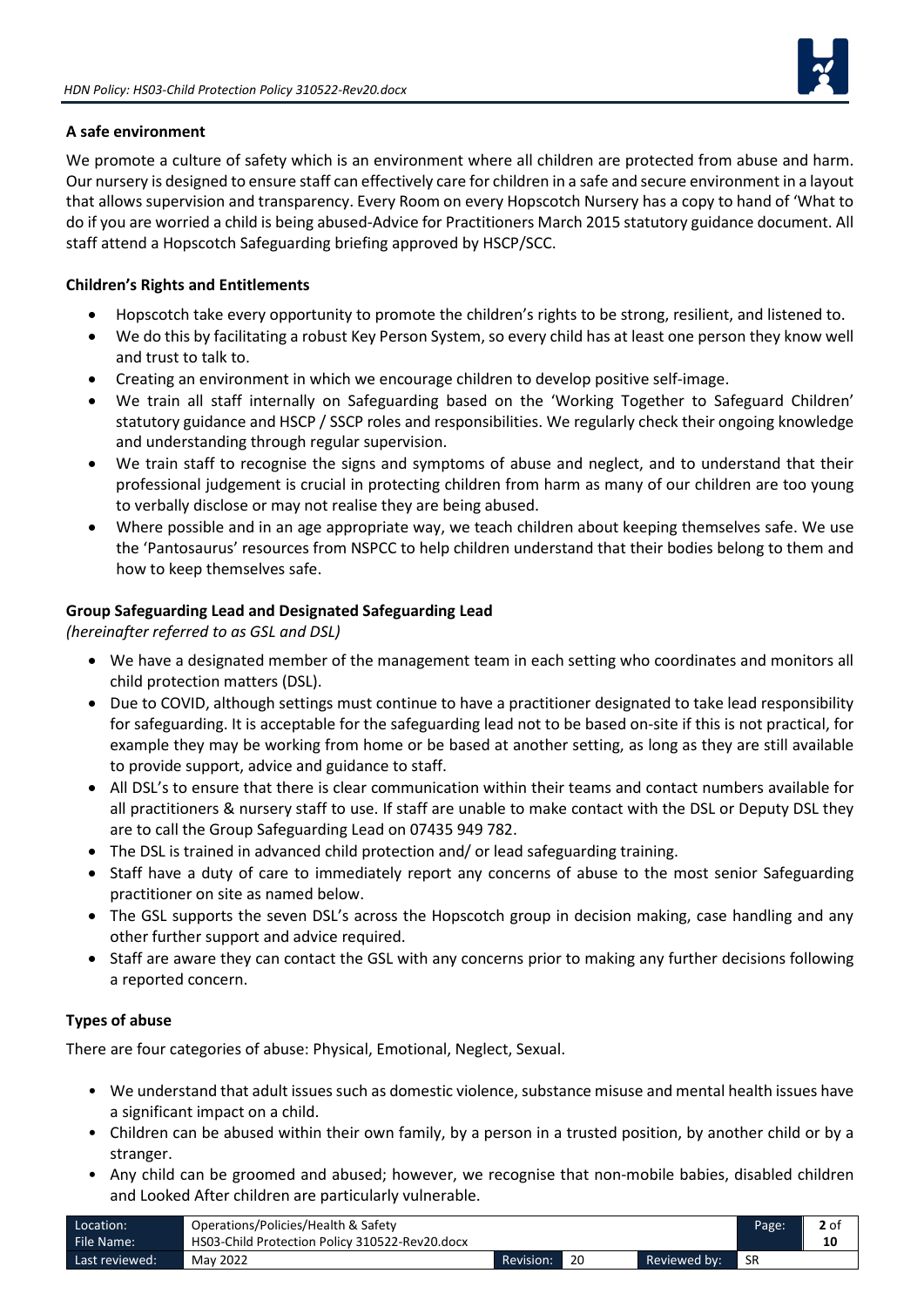

- When children are suffering from any type of abuse this can be demonstrated through play, things they say, physical marks or changes in their appearance or behaviour.
- We have an awareness of abuse linked to certain cultural beliefs.
- As a mandatory requirement, our staff must complete training specific training for female genital mutilation (FGM & Breast Ironing) and Prevent.
- From October 2015 it has been illegal to smoke in a car with children present. We will raise a concern if we feel a child's health is at risk from passive smoking. We would initially discuss any concerns regarding passive smoking to a parent.
- When a child discloses abuse, the staff member will listen, offer reassurance and be clear that they will pass on the information in order to help them. At no point is the child questioned or influenced in anyway.
- Our team are trained to adopt the attitude of 'It could happen here' in line with the Working Together to Safeguard Children statutory guidelines. Staff must not allow personal feelings opinions or relationships to interfere with reporting concerns.

#### **Non-mobile babies bruising protocol and Blood Shot Eyes**

- Injuries to babies who are not yet mobile are to be taken seriously.
- We have a duty to report all non-mobile baby injuries to children's services.
- This is the same for children who are non-mobile due to a disability.
- The term not independently mobile applies to infants who are not yet rolling or crawling.

Please refer to the document entitled 'Protocol for the management of actual or suspected bruising in Infants who are not independently mobile (HIPS Local Safeguarding Children's Partnership).

#### **Prevent Duty**

We have a legal responsibility to follow the Prevent Duty (2015) and to act upon any concerns that relate to children or families displaying extremist views. We deal with concerns of radicalization and extremism the same way we would report any other child protection concerns. In an emergency staff are instructed to call 999/ or the antiterrorist hotline.

#### **Allegations against Staff**

If a member of staff who is in a position of trust has believed to have:

- behaved in a way that has harmed a child, or may have harmed a child
- possibly committed a criminal offence against or related to a child or
- behaved towards a child or children in a way that indicates they may pose a risk of harm to children

Then allegations procedures as detailed below must be followed.

- 1. A concern must be raised to the nursery DSL (person in charge that day, usually the manager or deputy)
- 2. The DSL then contacts the Local Authority Designated Officer (LADO) and the GSL as soon as practically possible but by close of day at the latest.
- 3. The advice of the LADO will be followed. The concern will first be reported verbally, confirmed in writing and if out of hours the electronic submission form is to be used.
- 4. The Registered Provider, Freya Derrick will be informed of the reporting of such an allegation to the LADO.
- 5. Ofsted would be informed that we have referred an incident to the LADO.
- 6. The advice of the LADO will be taken, and all actions followed in regards to taking action against the staff member. (If we are unable to contact the LADO we would call the police if we regarded it an emergency) or suspend the staff member pending investigation and advice.
- 7. Where a member of staff is subsequently dismissed because of misconduct relating to a child (or would have been dismissed had they not left first) we notify the DBS so that the name may be included on the Protection of Children and Vulnerable Adults Barred List.
- 8. Ofsted would be appraised of the full investigation and concluding action. As soon as reasonably practicable at least within 14 days

| Location:      | Operations/Policies/Health & Safety            |           |    |              | Page: | 3 of |
|----------------|------------------------------------------------|-----------|----|--------------|-------|------|
| File Name:     | HS03-Child Protection Policy 310522-Rev20.docx |           |    |              |       | 10   |
| Last reviewed: | May 2022                                       | Revision: | 20 | Reviewed by: | -SR   |      |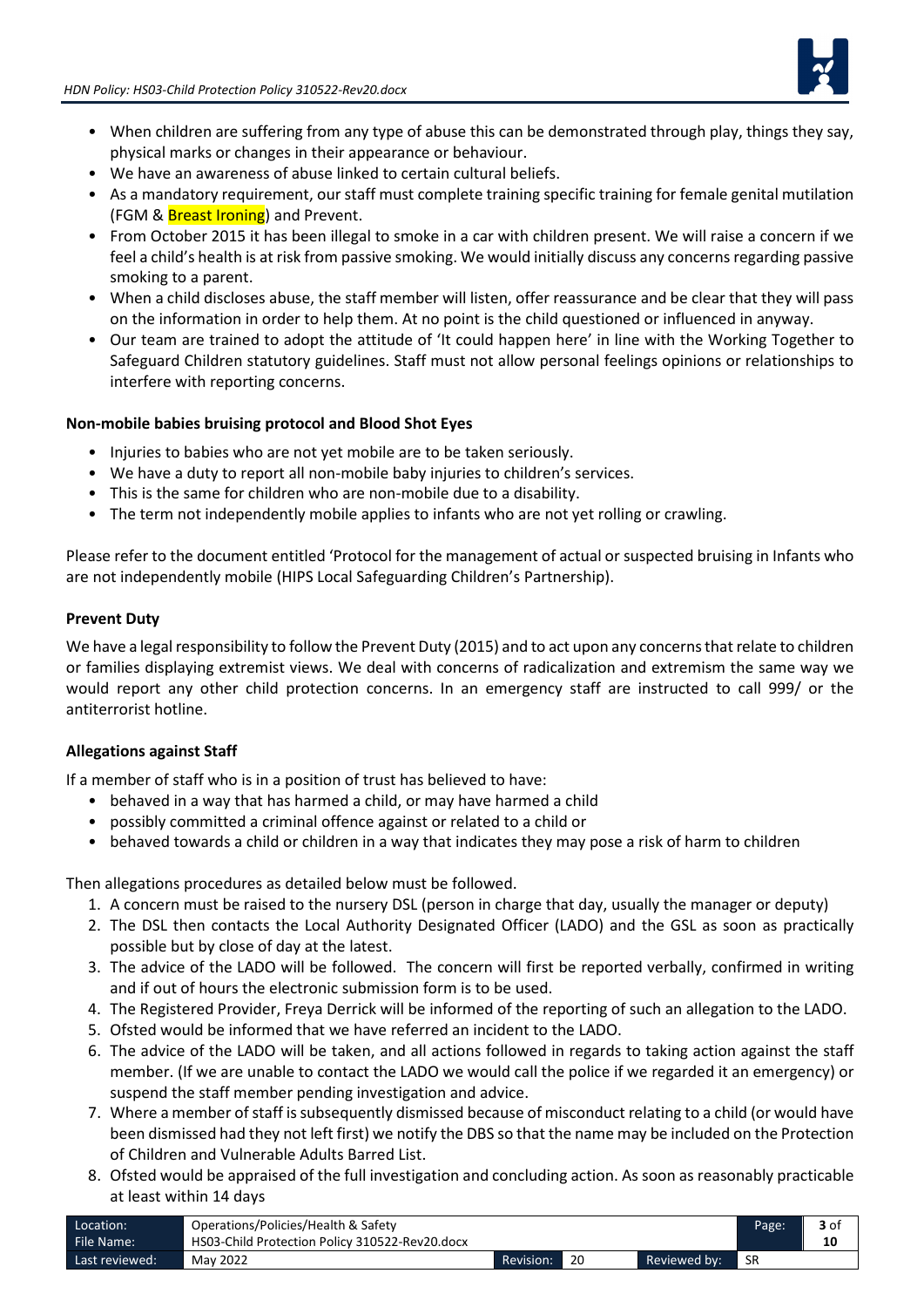

#### **Reporting and recording of Concerns**

- Staff have a duty of care to report and record the details of any concerns to the DSL as soon as the concern becomes apparent. It is important that we act quickly to mitigate the risk of any further escalation.
- They will be asked to record information on a concern log.
- This information is confidentially stored in the child protection file which is in lockable storage.
- The DSL will assess the concerns and take the appropriate action and refer to the GSL any concerns that require action.
- Concerns will be discussed with the parents if this does not put the child at risk of further harm
- The action may be a referral to the children's services department of the local authority or other agency with statutory responsibilities.
- We view making a referral as a necessary step in a line of enquiry, it is not an accusation.
- Staff are trained to be confident in calling the local authority's children's services department if they feel their concerns have not been dealt with effectively within Hopscotch.
- Staff are trained to challenge professionals if they are not satisfied with proceedings.

A list of child protection contacts is displayed for staff around the setting. Referred to as the 'Minute Guide to Safeguarding'.

- We have a duty to contact the designated social worker with any relevant updates or concerns regarding children who are already receiving support from children's services.
- DSL/GSL will contact police if a crime has or is about to be committed.
- Every setting has a 'Flow Chart of Action Following a Referral to Children's Services' to support staff understanding of what happens next and what to expect when a concern is passed on.

Please be advised that following endorsement by the Hampshire Safeguarding Children's Board, Hampshire and Isle of Wight Children's Services no longer accept telephone referrals that are not Section 47 (child protection).

All other referrals/information requests/information sharing, and case updates need to be made on the Interagency Referral Form (IARF) which can be easily accessed through the following link:

*[https://forms.hants.gov.uk/en/AchieveForms/?form\\_uri=sandbox-publish://AF-Process-7e6115a7-b0ba-484d-991f-](https://forms.hants.gov.uk/en/AchieveForms/?form_uri=sandbox-publish://AF-Process-7e6115a7-b0ba-484d-991f-084c1248ac72/AF-Stage-52cf8e73-0daf-47d4-bb55-0fdad856d3e6/definition.json&redirectlink=/en&cancelRedirectLink=/en)[084c1248ac72/AF-Stage-52cf8e73-0daf-47d4-bb55-0fdad856d3e6/definition.json&redirectlink=/en&cancelRedirectLink=/en](https://forms.hants.gov.uk/en/AchieveForms/?form_uri=sandbox-publish://AF-Process-7e6115a7-b0ba-484d-991f-084c1248ac72/AF-Stage-52cf8e73-0daf-47d4-bb55-0fdad856d3e6/definition.json&redirectlink=/en&cancelRedirectLink=/en)*

#### **Inter-agency referral form**

Please note your request/referral will not be processed until IARF submitted.

#### **Training and Support**

We understand that to safeguard the children effectively our team require ongoing training and updates.

- We provide both internal and external training so that staff have a strong awareness of child protection procedures, the types and signs/ symptoms of abuse, staff allegation and who to report to.
- Lead practitioners are required to update their training and knowledge every 2 years with refreshers in between.
- Our team receive regular in-house training as well as staff meetings to discuss updates.
- Staff must complete Prevent duty training online and FGM training as part of their child protection knowledge.
- Lead practitioners attend regular meetings as a group to discuss current practice and updates to procedures, policies and legislation. These are both in house and with the local authority.
- DSL/GSL attend termly HCC safeguarding provider meetings.

| Location:      | Operations/Policies/Health & Safety            |           |    |              | Page: | 4 of |
|----------------|------------------------------------------------|-----------|----|--------------|-------|------|
| File Name:     | HS03-Child Protection Policy 310522-Rev20.docx |           |    |              |       | 10   |
| Last reviewed: | May 2022                                       | Revision: | 20 | Reviewed by: | -SR   |      |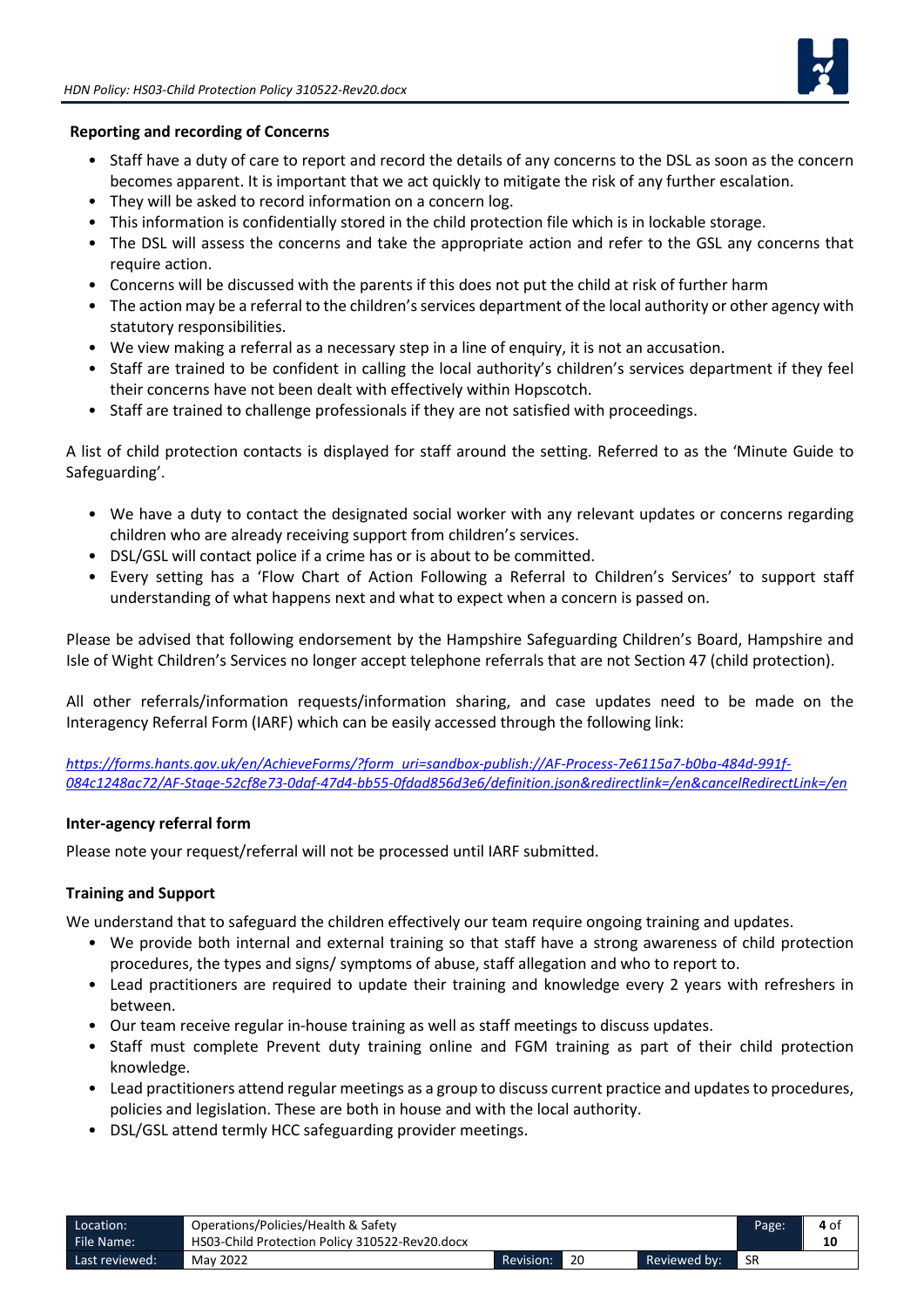

#### **Supervisions**

- Staff are also given the opportunity to speak with management on a one to one basis to discuss any concerns they have about any of the children or other members of the team and these are carried out every term. This is called a supervision.
- The purpose of the supervision is for the staff member to have a private conversation to discuss any concerns they may have regarding the safety, well-being, and development of the children in the setting.
- It is also an opportunity to discuss their own personal training/ development and wellbeing to ensure that the children in the setting are well looked after, developed, and safeguarded.
- However, staff are trained to raise child protection concerns immediately rather than wait for a supervision to share information.
- The supervisions are carried out for each staff member on a regular basis and the document is used as part of our records for protecting and developing the children and staff. It can also be used or contribute towards making a referral to children's services.
- Staff are expected to attend supervisions as part of the child protection procedures.
- The GSL has quarterly clinical supervision to specifically focusing on Safeguarding to support their role.
- DSL have clinical supervision every 4 weeks with GSL .

#### **Existing injuries**

- When a child attends the setting with an existing injury, we ask the parent to fill in and sign an "existing injury form" on arrival at the start of their session.
- This form will be used to evidence that the injury was not caused whilst the child was in the care of Hopscotch.
- These forms can also be used as a way of monitoring concerns, patterns of possible harm or significant injuries.
- Staff must report existing injury forms and overviews to the DSL immediately.
- Accidents which happen in the setting are reported on an accident form for the parents to view and sign.
- Parents are familiarised with Existing Injury forms and their use at settling in sessions before the child/ren start nursery with us.

If a staff member causes an injury to a child, for example, accidentally stepping on their hand, then they will be required to fill out a staff incident form and a child accident form.

#### **Hopscotch Safeguarding Pledge**

- A thorough, clear and regularly reviewed Safeguarding Policy that is understood by all staff members across the group.
- Safer recruitment procedures followed in line with 'Keeping Children Safe in Education' Sept 2019 statutory guidance.
- Every member of staff including office, housekeeping, maintenance and kitchen staff must have a basic understanding of safeguarding.
- Every member of staff must know where to refer to if they have a safeguarding concern.
- All Nurseries and the Head Office must have the 'Safeguarding Minute Guide' displayed in office spaces, kitchens, toilets and staff rooms.
- Every room in every nursery must have a copy to hand of 'What to do if you're worried a child is being abused - March 2015' document.
- Robust induction and ongoing supervisions that reviews and highlights safeguarding arrangements specifically.
- All staff to attend in house Basic Safeguarding Briefing every 2 years minimum.
- Information for parents on what to do if they are worried about a child being abused, alongside information for support with domestic abuse.

| Location:      | Operations/Policies/Health & Safety            |           |    |              | Page: | 5 of |
|----------------|------------------------------------------------|-----------|----|--------------|-------|------|
| File Name:     | HS03-Child Protection Policy 310522-Rev20.docx |           |    |              |       | 10   |
| Last reviewed: | May 2022                                       | Revision: | 20 | Reviewed by: | 1 SR  |      |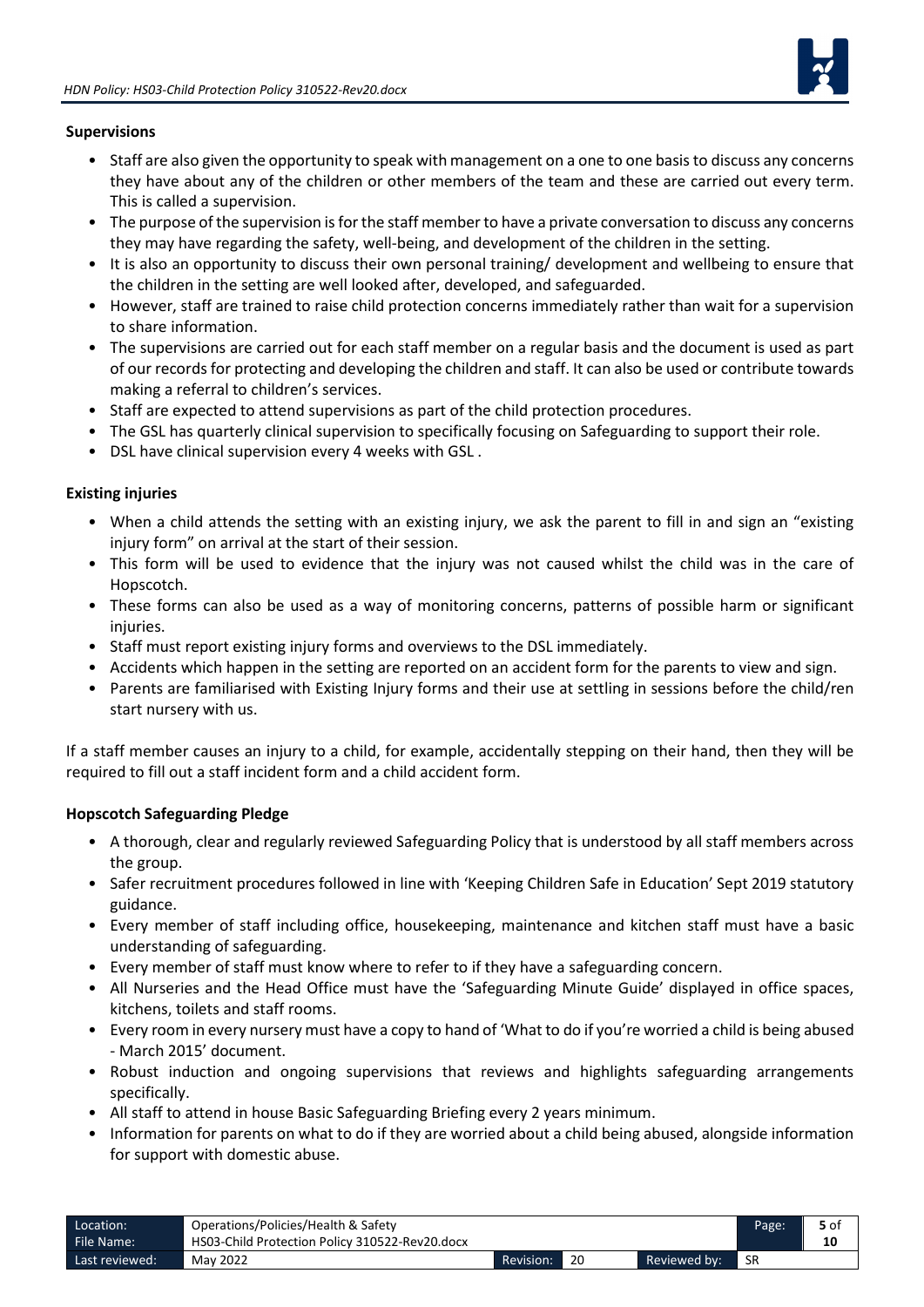

#### **Sharing information**

- We follow the Hampshire, Isle of Wight, Portsmouth and Southampton (HIPS) Safeguarding Children Procedures Manual on Information Sharing available on the HSCP / SSCP website. This is in line with national guidance in 'Working Together to Safeguard Children' and covers, The General Data Protection Regulations (GDPR), Myth-busting guide to information sharing, The seven golden rules to sharing information, Caldicott Guardian Principles, Child Sex Offender Disclosure Scheme and further information
- We recognise the crucial importance of sharing relevant information to the right people at the right time in protecting children from harm.
- We will share information with other professionals without parental permission if we feel a child/ren may be at risk.
- Sharing information with the team regarding current child protection concerns regarding specific individual children will be on a need to know basis depending on the circumstances and in the best interest of the child and family.
- The team are not permitted to discuss child protection cases or concerns outside of the setting.

#### **Partnership with parents**

We pride ourselves on our honest and transparent relationships with parents and in cases where concerns have been raised, we will discuss these openly with an aim to support the family and maintain good relationships in the best interest of the child.

Key to strong partnership with parents is working together and offering support and honesty without judgement regarding all concerns and child protection cases.

- Our policies, including child protection and safeguarding are available to view in our reception area. We clearly state who has the role of the DSL within the setting. Parents are given a copy of the child protection policy upon registration.
- If a concern of abuse is recorded and subsequently referred to the appropriate agency then parents are informed of the report, except where guidance and advice is given not to.

We continue to welcome and support the child and family whilst investigations are being made in relation to any alleged abuse where appropriate.

- We advise staff members not to become friends with parents on social networking sites or within their personal lives. A babysitting agreement must be signed by the parent and the staff member. If this arrangement is made, this clearly states that a staff member would have a duty to report any concerns seen within the home.
- If a parent or family member is currently being investigated for serious allegations of abuse or we are aware that they are a barred person, then we can refuse them entry to the premises if we feel we are putting the children in our care at risk.
- If a parent or carer collects the child from the setting under the influence of alcohol or drugs, we will phone an emergency contact to collect the child. If we feel a child is at risk or the parent/ carer becomes aggressive we will call the police. Ongoing substance and alcohol misuse will be dealt with as a child protection concern and we will support the family in getting the help they require.
- If a parent requests access to their child's records, then a request in writing would need to be made by the parent to the settings DSL.
- We follow the Child Protection Plan as set by the child's social care worker in relation to the setting's designated role and tasks in supporting that child and their family after any investigation or ongoing case.
- We also attend any Child Protection meetings as scheduled by the children's services team. If for any reason we are unable to attend, then we will send the relevant reports to be read on our behalf to children's services.

| Location:      | Operations/Policies/Health & Safety            |           |    |              | Page: | 6 of |
|----------------|------------------------------------------------|-----------|----|--------------|-------|------|
| File Name:     | HS03-Child Protection Policy 310522-Rev20.docx |           |    |              |       | 10   |
| Last reviewed: | May 2022                                       | Revision: | 20 | Reviewed by: | -SR   |      |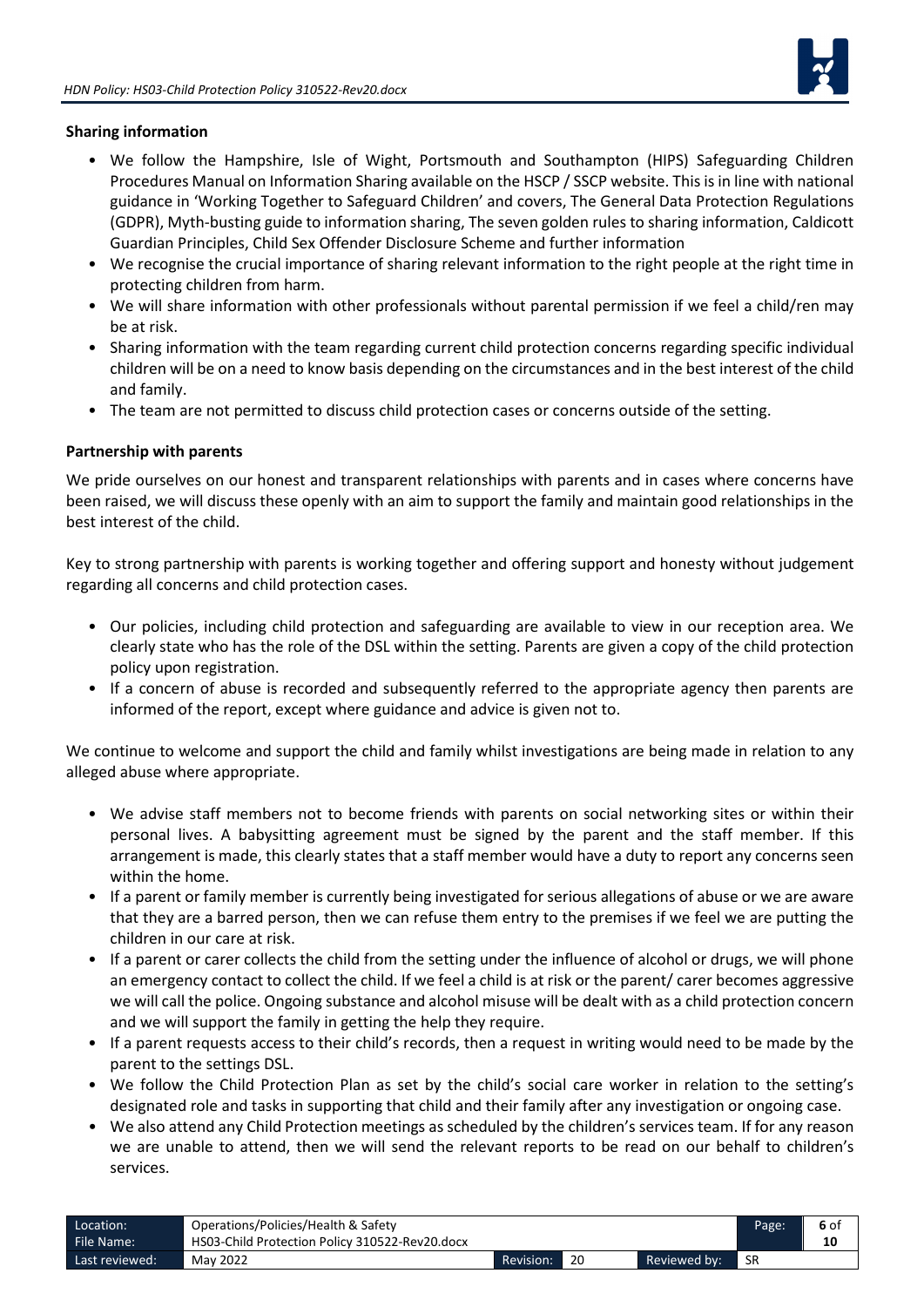

- Our reports will give an honest overview of the child's development and wellbeing and we share this report with parents 48 hours before any meeting is due to take place.
- Staff are aware that they have a duty of care to the children and they should not allow their own relationship with a parent or staff member to stop them reporting a concern.
- We fully cooperate with any investigation that takes place.
- Posters are displayed in settings with information for parents on what to do if they're worried about a child being abused, alongside information for support with domestic abuse.

#### In addition;

- We follow the 'Keeping Children Safe in Education September 2019'' statutory guidance Safer Recruitment guidelines along with a supporting inhouse policy for employing new staff. This is to prevent unsuitable people being able to look after children.
- The team are trained in the procedure to follow when reporting a staff allegation and the warning signs that a colleague may be unsuitable.
- We encourage staff members to comfort children by cuddling and showing affection, however staff are aware of what is acceptable contact and what is not as outlined in the Positive Handling Policy.
- Staff are checked regularly for suitability through termly supervisions and PDP's.
- Staff are contractedly obliged to subscribe to the DBS update service within 30 days of applying for their DBS
- Staff know how to raise a concern about the inappropriate behaviour or actions of individuals within the setting which may include an allegation of abuse
- Parents should report any concerns regarding staff members to the manager of the setting or the Managing Director.
- Any accidents that occur which involve a staff member harming a child (for example; a staff member accidentally scratching a child when changing their nappy) are recorded on a staff incident form, these are discussed with the parent on the same day.
- Any physical restraint used by a member of staff on a child will also be recorded on a physical handling form (REF. Positive Handling Policy).
- Staff who use their mobile phones in the rooms where children are cared for must be reported to management immediately and will be subject to disciplinary procedures in line with company policy. (REF. Mobile Phone Policy).

## **Guidance updates due to COVID-19**

- Designated lead safeguarding officer for each nursery to make sure that they are making regular contact with any child that they feel is classed as vulnerable during the pandemic, if they are not attending the nursery due to lockdown, times of isolation or still not returning after closure. These conversations are to be recorded and put alongside the child's safeguarding log.
- For any children that are being monitored by our SENDCo or that currently have individual education plans with outside agencies, all practitioners and SENDCo need to make sure that we continue to work alongside other professionals. Organising zoom meetings when needed and communicating any concerns or changes with the relevant agencies.
- Any children that are currently under Social care, it is paramount that we keep communications open with the Social worker and any core group meetings are attended. If DSL/Deputy are unable to attend the GSL is to be there in their absence.

Please be advised that following endorsement by the Hampshire Safeguarding Children's Board, Hampshire and Isle of Wight Children's Services no longer accept telephone referrals that are not Section 47 (child protection). All other referrals/information requests/information sharing, and case updates need to be made on the Interagency Referral Form (IARF) which can be easily accessed through the following link:

[https://forms.hants.gov.uk/en/AchieveForms/?form\\_uri=sandbox-publish://AF-Process-7e6115a7-b0ba-484d-991f-](https://forms.hants.gov.uk/en/AchieveForms/?form_uri=sandbox-publish://AF-Process-7e6115a7-b0ba-484d-991f-084c1248ac72/AF-Stage-52cf8e73-0daf-47d4-bb55-0fdad856d3e6/definition.json&redirectlink=/en&cancelRedirectLink=/en)[084c1248ac72/AF-Stage-52cf8e73-0daf-47d4-bb55-0fdad856d3e6/definition.json&redirectlink=/en&cancelRedirectLink=/en](https://forms.hants.gov.uk/en/AchieveForms/?form_uri=sandbox-publish://AF-Process-7e6115a7-b0ba-484d-991f-084c1248ac72/AF-Stage-52cf8e73-0daf-47d4-bb55-0fdad856d3e6/definition.json&redirectlink=/en&cancelRedirectLink=/en)

| Location:      | Operations/Policies/Health & Safety            |           |    |              | Page: | 7 of |
|----------------|------------------------------------------------|-----------|----|--------------|-------|------|
| File Name:     | HS03-Child Protection Policy 310522-Rev20.docx |           |    |              |       | 10   |
| Last reviewed: | May 2022                                       | Revision: | 20 | Reviewed by: | -SR   |      |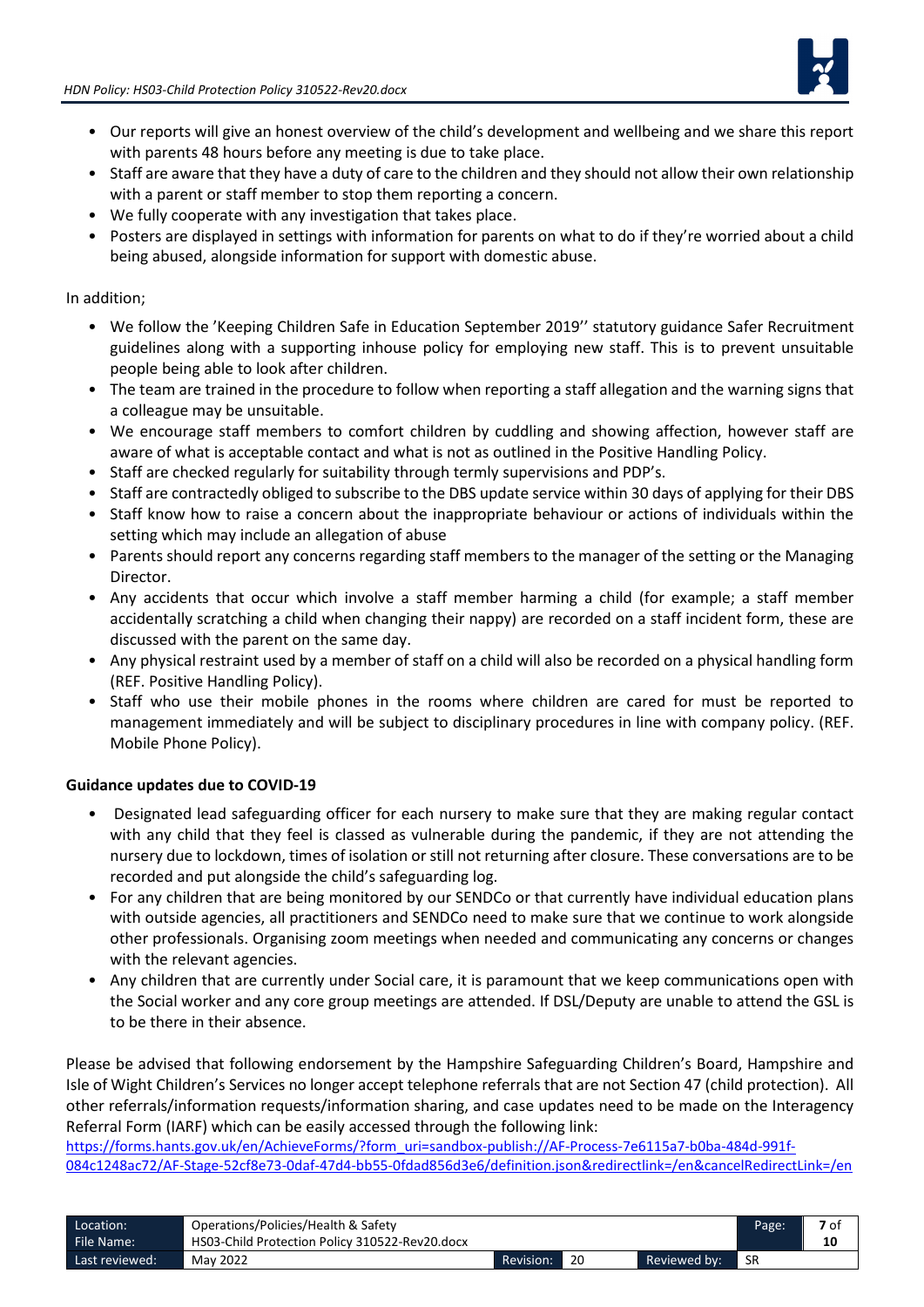

# **Group Safeguarding Lead (GSL) is Sally Rutledge**

In the absence any of the DSL member listed below, the staff member must escalate to the Group Safeguarding Lead. Staff must make contact with Sally Rutledge the GSL if they feel a concern raised to their lead DSL or similar has not been suitably dealt with.

|            | The named Group Safeguarding Lead is: |
|------------|---------------------------------------|
| Name:      | <b>Sally Rutledge</b>                 |
| Email:     | sally@hopscotchdaynurseries.co.uk     |
| Telephone: | 07435 949 782                         |

| The setting's named child protection team for <b>Botley</b> is: |              |
|-----------------------------------------------------------------|--------------|
| Designated Safeguarding Lead (DSL):                             | Jodie Parker |
| <b>Supporting Safeguarding Practitioner:</b>                    | Olivia Doyle |

| The setting's named child protection team for <b>Eastleigh</b> is: |                     |
|--------------------------------------------------------------------|---------------------|
| Designated Safeguarding Lead (DSL):                                | Marta Matuszkiewicz |
| <b>Supporting Safeguarding Practitioner:</b>                       | Linda Jobling       |

| The setting's named child protection team for Fareham is: |                 |
|-----------------------------------------------------------|-----------------|
| Designated Safeguarding Lead (DSL):                       | Fiona Ellery    |
| <b>Supporting Safeguarding Practitioner:</b>              | Dani Athersmith |
| Third in Charge:                                          |                 |

| The setting's named child protection team for Gosport is: |              |
|-----------------------------------------------------------|--------------|
| Designated Safeguarding Lead (DSL):                       | Lucy Boswell |
| <b>Supporting Safeguarding Practitioner:</b>              | Laura Smith  |

The setting's named child protection team for **Lee on the Solent** is: Designated Safeguarding Lead (DSL): Sophie Connell Supporting Safeguarding Practitioners: Maddie Stevens & Ami Lewis

| The setting's named child protection team for Portswood is: |                |
|-------------------------------------------------------------|----------------|
| Designated Safeguarding Lead (DSL):                         | Georgia Graham |
| <b>Supporting Safeguarding Practitioner:</b>                | Aimee Grav     |

| The setting's named child protection team for Regents Park is: |              |
|----------------------------------------------------------------|--------------|
| Designated Safeguarding Lead (DSL):                            | Hayley James |
| <b>Supporting Safeguarding Practitioner:</b>                   | Zoe Henson   |

| The setting's named child protection team for Titchfield is: |                  |
|--------------------------------------------------------------|------------------|
| Designated Safeguarding Lead (DSL):                          | Anna Dempsey     |
| <b>Supporting Safeguarding Practitioner:</b>                 | Catherine Dolton |

| Location:      | Operations/Policies/Health & Safety            |           |              | Page: | 8 of |
|----------------|------------------------------------------------|-----------|--------------|-------|------|
| File Name:     | HS03-Child Protection Policy 310522-Rev20.docx |           |              |       |      |
| Last reviewed: | May 2022                                       | Revision: | Reviewed by: | -SR   |      |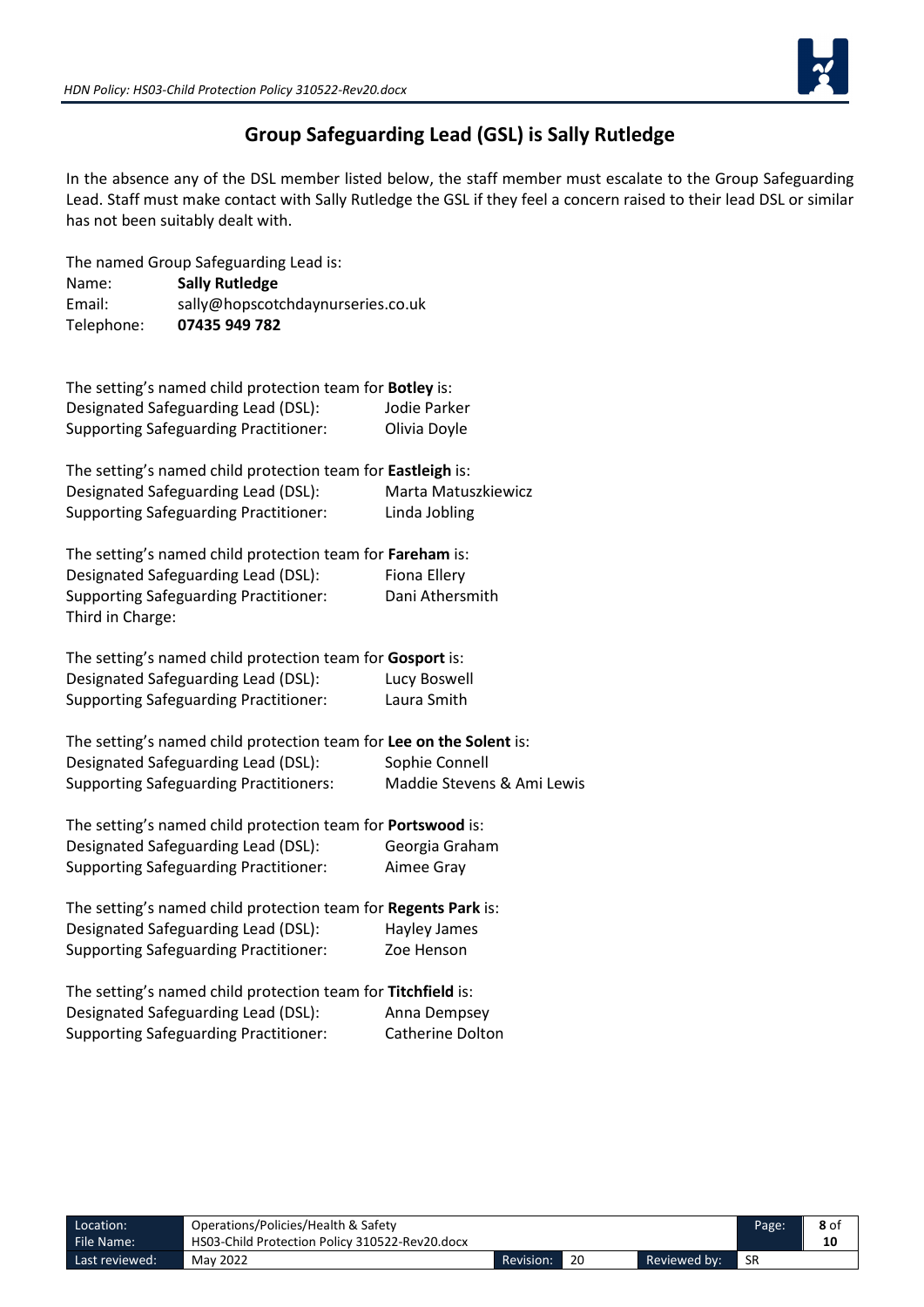

# **HOPSCOTCH DAY NURSERIES CHILD PROTECTION CONTACTS** for Hampshire

Child Protection Lead Practitioners within the settings:

Jodie Parker - **Botley** Marta Matuszkiewicz - **Eastleigh** Fiona Ellery - **Fareham** Lucy Boswell - **Gosport** Sophie Connell - **Lee** Georgia Graham - **Portswood** Hayley James - **Regents Park** Anna Dempsey - **Titchfield**

Overall responsibility for Child Protection within the company: **Sally Rutledge 07435 949 782** sally@hopscotchdaynurseries.co.uk

Phone number for local duty social worker: (For professionals only): **01329 225 379**

General number for Children's Services: **08456 035620** (Opening hours 8.30am-17.00pm) Out of hours phone number: **08456 004555**

**Local Authority**  Designated Officer (LADO) ref staff allegation: **01962 876364**

Local non-emergency police phone number: **101** Police emergency: **999**

**OFSTED** phone number: **0300 123 1231**

*To raise a concern about extremism / radicalised behaviours in children/ families:*

Department for education: 02073 407 264 [extremsim@education.gsi.gov.uk](mailto:extremsim@education.gsi.gov.uk) Anti – terrorism hotline: 0800 789321

In an immediate emergency: 999

Female Genital Mutilation (FGM) Helpline: 08000283550 Email: fgmhelp@nspcc.org.uk

> If you are worried a child may be being abused or is at risk of harm, you have a duty of care to report it.

| Location:      | Operations/Policies/Health & Safety            |                  |    |              | Page: | 9 of |
|----------------|------------------------------------------------|------------------|----|--------------|-------|------|
| File Name:     | HS03-Child Protection Policy 310522-Rev20.docx |                  |    |              |       | 10   |
| Last reviewed: | May 2022                                       | <b>Revision:</b> | 20 | Reviewed by: | -SR   |      |